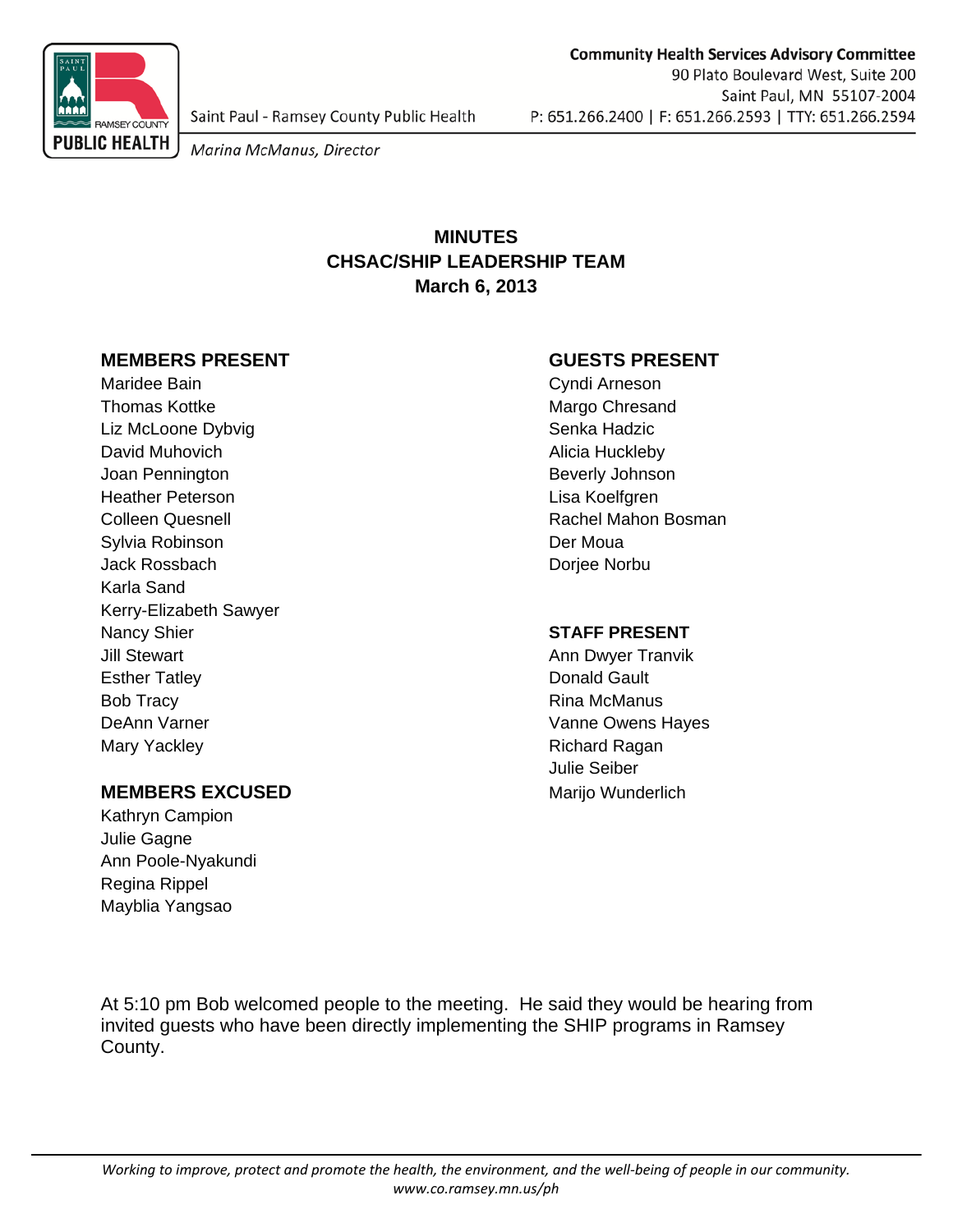He encouraged committee members and others to contact their legislators who would be making decisions shortly regarding the future funding of SHIP and write a letter in support of SHIP. He provided each person a list of Ramsey County legislators and their contact information.

Rina said the Ramsey County Board of Commissioners is on record supporting SHIP funding. House File 1004 for \$47 million (Senate File 979). The Saint Paul City Council does not take a position on legislation like SHIP funding.

Bob said the committee and guests will hear about the impact SHIP funding has had on the community and will be able to add it to your email to legislators.

Bob said that he doesn't believe we need to send any information to Governor Dayton. A month from now would be the time to send him information.

Rina asked Richard Ragan to talk about the Community Health concerns survey. There is a flyer advertising the survey and also a paper copy of the survey for review. On the front page of the paper copy is the website where a person interested in taking the survey can log on and take the survey on-line. Richard suggested you take the survey on-line to save paper, save postage, and make it easier to record the responses.

Julie Seiber introduced the SHIP presenters. Julie mentioned that Ramsey County has been involved with STEPS for 5 years, then the first SHIP for 2 years and now the current SHIP program for the last 1 <sup>1</sup>/<sub>2</sub> years. She expects additional funding in the new State's budget.

Representing the Saint Paul Public Schools: Mary Yackley, Lisa Koelfgen and Margo Chresand:

Fewer SHIP dollars has forced them to be creative and think about sustainability with existing staff, and not hiring additional staff.

Hiring a facilitator to help with the Wellness Policy has been a great way to keep the process moving.

Goals of SHIP in St. Paul schools (SPPS) in this 18 month grant period are to:

- Strengthen Building Wellness Teams
- Draft a new Wellness Policy
- Increase physical activity throughout the school day

New Wellness Policy will be presented to the Board of Education at the meeting on 3-19- 13 for 3rd reading and approval. Coordinated School Health model from the CDC is the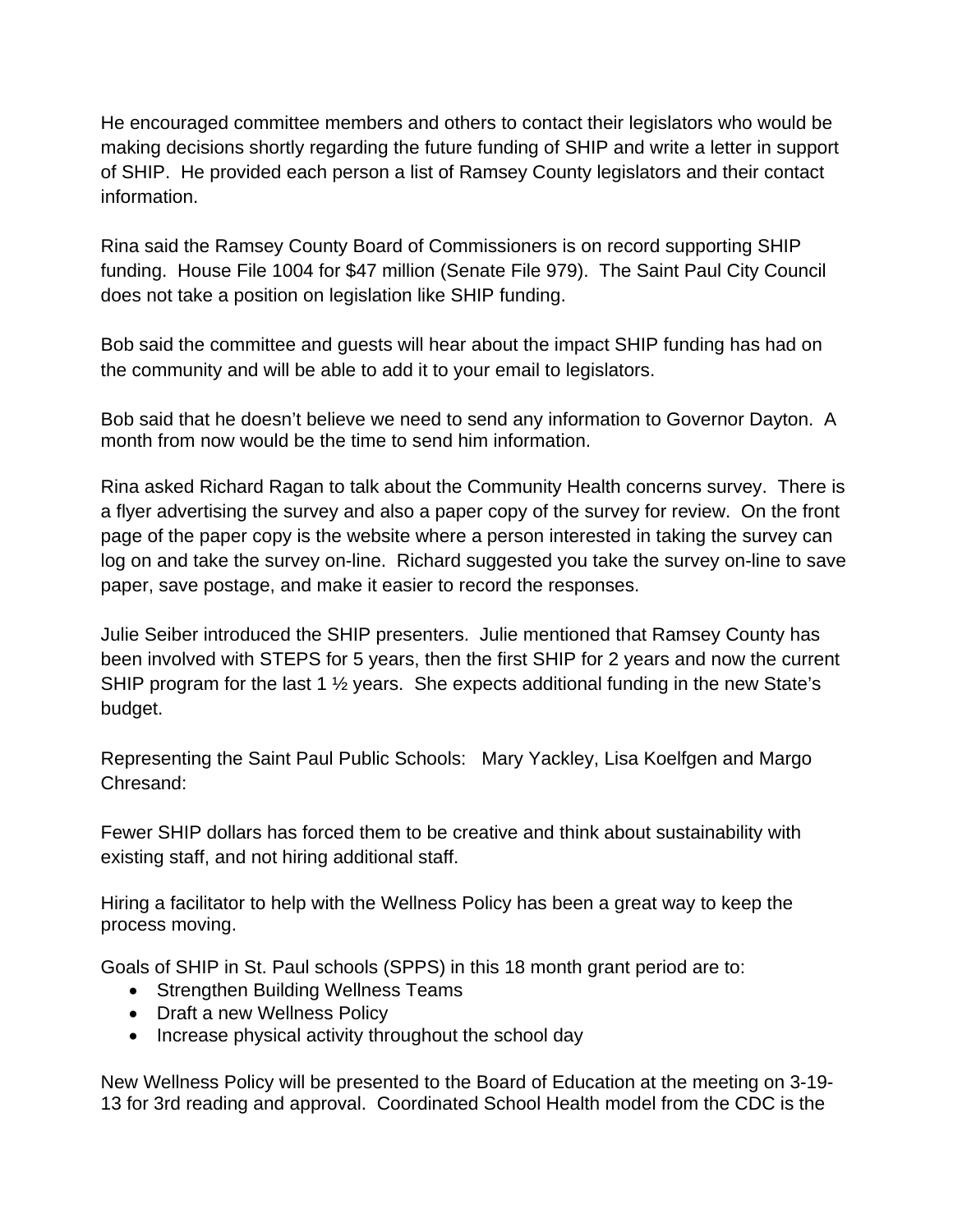framework for the policy.

Success stories were presented including:

1. Yoga Calm train-the-trainer offered to staff to improve student activity and attentiveness.

2. School-based Activities at Farnsworth upper and lower campuses on the Eastside include:

- Yoga instruction by the Health Educator
- Quality PE and Wellness team
- Increased popularity of volleyball and badminton
- Cooking classes
- Staff activities that include hockey, walking, running

Johnson High School has initiatives including:

- Anti-bully campaign
- Quality PE
- Spring fitness events
- Community involvement
- Blood drive
- Student driven activities
- Gardens in the courtyards, seatbelt safety, distracted driver training, fitness trail and healthy celebrations

3. Spring fitness events will be offered at 3 Eastside High Schools and will include a walkrun event and obstacle course. Events are not a one-time occurrence but an event the schools that are invited to can prepare for.

Future Goals of district Wellness Team are to:

- Continue to provide staff development to instruct staff about how to increase physical activity throughout the school day
- Increase student input in Wellness Teams
- Develop Wellness Policy Procedures to follow up the new wellness policy with the use of a facilitator
- Continue to work with community partner including the health plans Allina, UCare and HealthPartners
- Continue to work on sustainability and capacity building of Site Wellness Teams, buying less stuff for them but helping them *figure out a funding mechanism*

The next speaker was Cyndi Arneson from the Roseville Schools:

- We have an Active Recess Specialist at 7 elementary schools. They help facilitate new activities and games to keep students actively engaged. Activities have included - Mob Dance Days, mileage club (fitness run/walk), relay races, tag games.
- Older students get involved and help manage games during recess.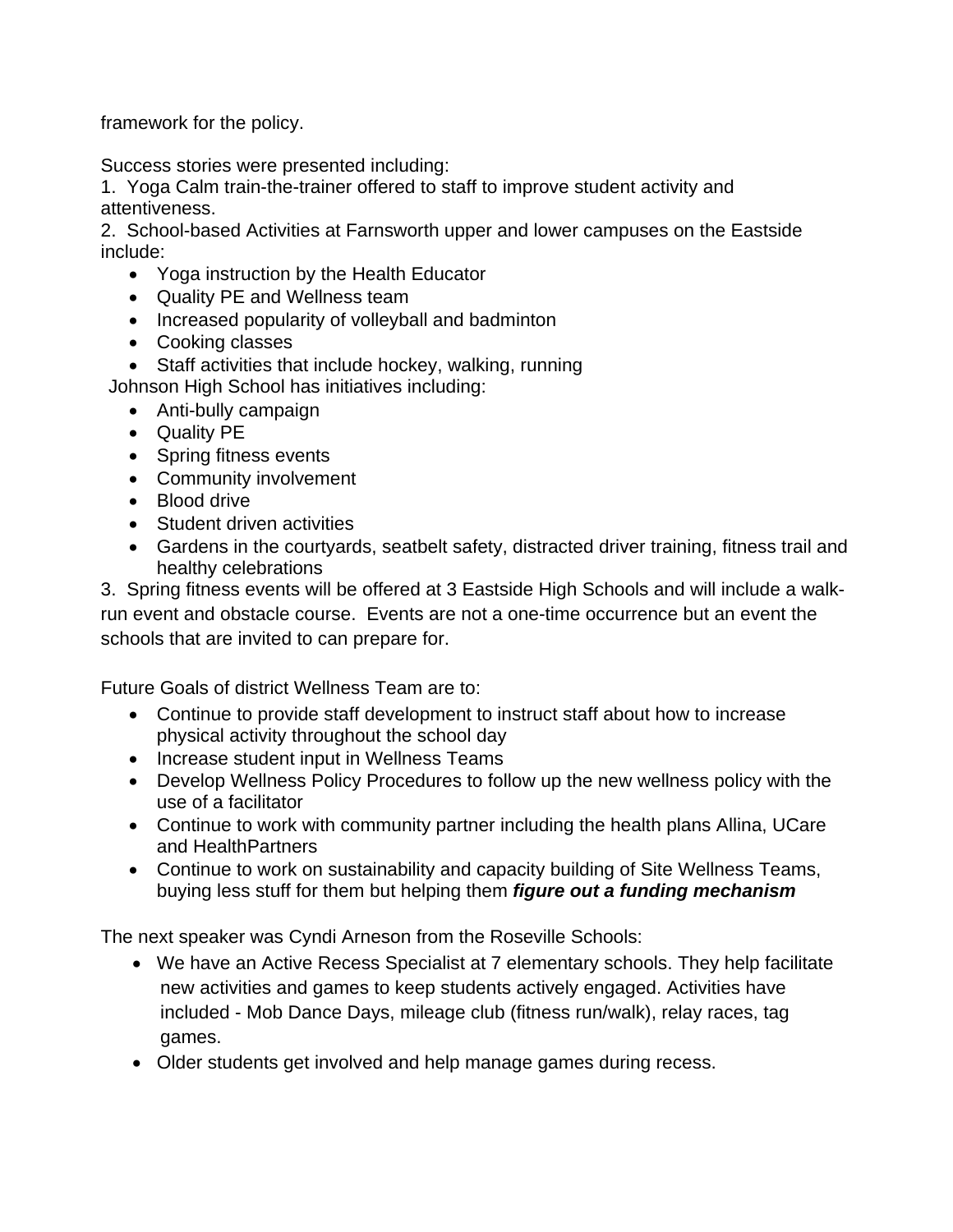- We had originally thought that we would be working on strengthening our site base wellness teams and then learned that first we needed to take a look and strengthen our wellness policy. We have principals, curriculum and development, athletic director, Community Education Director, SHIP Coordinator, elementary principal, nutrition services, staff wellness coordinator currently looking at the wellness policy and making recommendation together. After we make the first recommendation we will then open up the wellness policy revision to students, staff, and the community.
- Conversation that is happening with the group that is making recommendation for the Wellness policy is - Is it a stand-alone or to really be successful is it something that gets embedded in everything we do? And what would that look like?
- We have a program in our alternative high school that encourages girls to join fitness yoga. The key was to build relationships with the girls and the instructor and in the future the hope is that the group will become intergenerational and be open up to the community and become a benefit for the whole community.
- Accountability is important. Cyndi is excited to see how the group that is working on the wellness policy demonstrated accountability through the wellness policy revision.

Sylvia asked if it is a best practice to embed wellness into everything that is done.

SPPS believes the best practices are:

- Need to do on a daily basis
- Learn from other schools and share ideas
- Include in Professional development
- Always ask Is it sustainable?

Maridee – Do the schools talk to each other? Why reinvent the wheel?

Cyndi mentioned that accountability is very important to success. Ask who's following up on things for increased consistency.

Karla asked what about multicultural participation? This is being considered and the example that was given is - SPPS serves food/meals that are culturally appropriate and serves children food they see at home whether they be Hmong or Somali.

SHIP is all about:

- Changing the culture
- Leadership support
- Wellness teams (belief in health and wellness, each building is at a different stage in development, start at grassroots, instill accountability)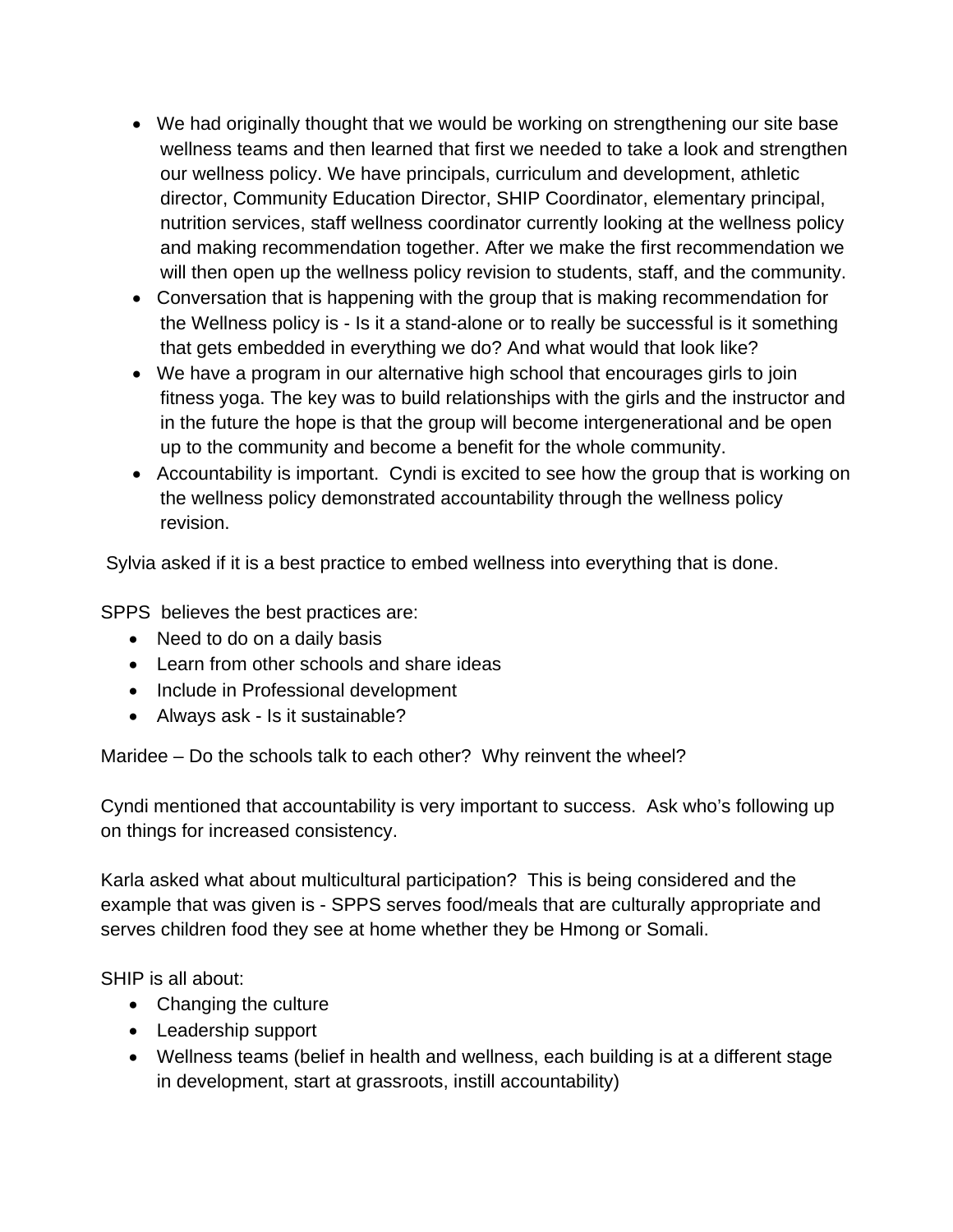SHIP helped our schools to reshape our vision, yet is enough to let each school do its own thing

Deanna asked - How do you (we) measure good health and increased academic success?

Jeanne Weigum presented next. She is the CEO of ANSR (the Association for Nonsmokers Rights, MN):

During the tobacco lawsuit, tobacco companies were "outed" when it was shown that they were marketing their product to 12 year olds. They have now changed their strategy and are marketing to 18-26 year olds. In the past if a young person graduated from high school as a nonsmoker, they were likely a nonsmoker for life. With current marketing and targeting, young people often go to college and begin to smoke. Usually they do not expect to continue to smoke when they get out of college and many do not consider themselves to be smokers. They are occasional or 'party smokers', many of whom become addicted.

Ramsey County has more colleges than any other county in the state of Minnesota N=18

ANSR is contracted to work with these colleges to develop comprehensive tobacco policies. Of the colleges ANSR has contacted to work with:

- McNally Smith is not currently interested in making changes in tobacco use but the door is not closed to future work
- Metro State is the star performer. They have developed a policy and enforcement plan that is on the president's desk with a probable implementation date of August 2013
- St. Catherine's is and has been a tobacco-free campus. The president made the decision during the first round of SHIP
- Hamline University has just initiated a combined student-faculty taskforce to consider smoke-free campus;
- The University of Minnesota has a strong student/faculty movement to become tobacco-free but President Kaler is not in favor. ANSR and the County are working with Boynton, student groups, and the American Lung Association to support a policy. CHSAC Committee members can help by writing a letter to President Kaler urging him to consider implementing a tobacco-free campus.

As examples of what can be accomplished, The University of Michigan is a smoke-free school and also UCLA. President Kaler is concerned about attracting international students and visitors. Surveys show that international students actually smoke less than MN students and strongly support a tobacco-free campus policy.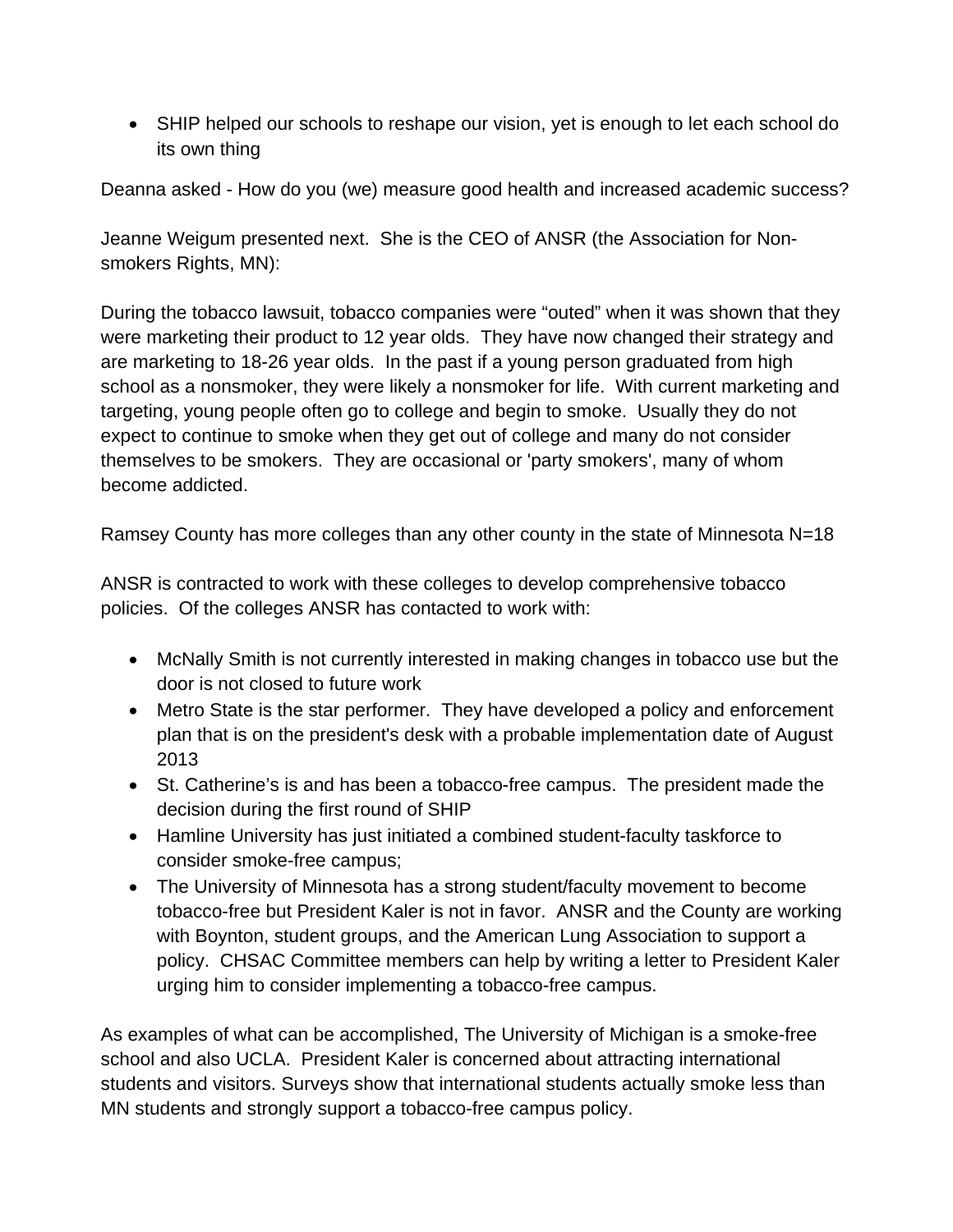- Century College adopted a tobacco-free policy during the first round of SHIP.
- St. Paul Technical College is not ready to consider updating their policy but ANSR is working with them to improve cessation services.

Multi-Unit Housing in Ramsey County. There are many new smoke-free buildings in the County that have been adopted during SHIP 2.0 although this is not currently a project the county is contracting with ANSR to work on.

ANSR's vision for the future includes:

- Adapt campus policy SHIP 2.0 with implementation and enforcement
- Get ready for SHIP 3.0.

Sylvia asked - Do you offer cessation activities at the same time you are doing policy development?

The QUIT line in Minnesota is a free cessation program to everyone in the state. ANSR makes QuitPlan information available to campuses and also has provided "quit kits" to promote cessation.

Linda Pope read a letter she wrote about her concern for the children who suffer from childhood obesity in her child's classroom. The USDA has a new school wellness policy that is focused on community health. Linda Pope is the newest member of the Ramsey County Food and Nutrition Commission.

Alicia Huckleby, Special Projects Coordinator/HR Manager, spoke representing the St Paul Public Housing Agency (PHA). The PHA owns and manages 4,200 public housing units (16 high rises, 4 family developments, and 400 scattered site units), and administers approximately 4,000 Section 8 units. Between the public housing and Section 8 programs, the PHA provides housing for 20,000 people just in Saint Paul. The PHA receives funding from the federal government.

The PHA began partnering with Ramsey County Public Health in March 2012 through SHIP. PHA/Ramsey County Public Health initiatives are concentrated at five public housing sites (the Hamline, Mt. Airy and Ravoux hi-rises and the Mt. Airy and McDonough family sites).

A sampling of projects so far include:

• Nutrition: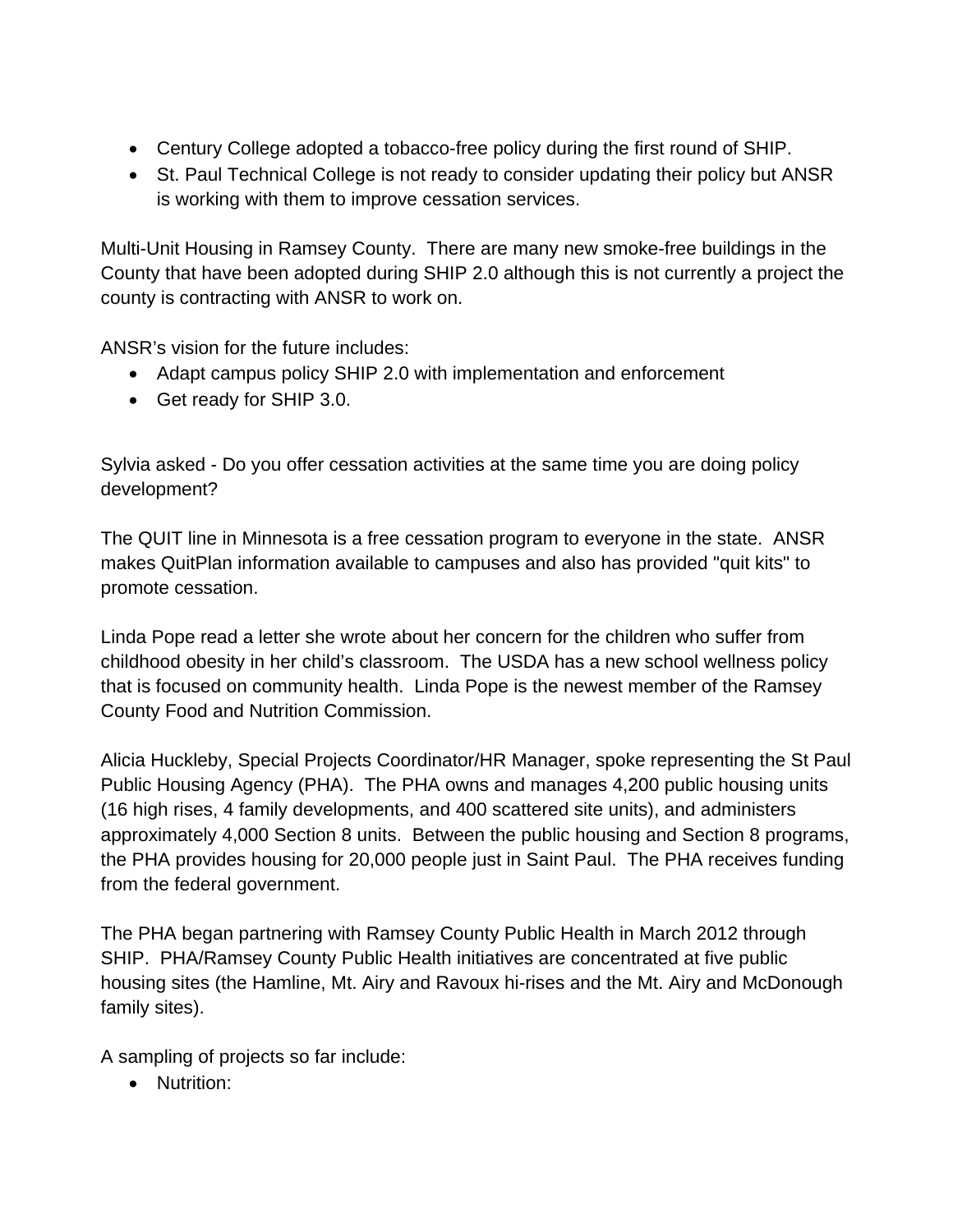-Partnership with Gardening Matters to create gardening clubs in the Hamline and Ravoux hi-rises. The gardening clubs oversee raised garden beds. Last fall, each club hosted a "harvest festival" event.

-Partnership with the University of Minnesota Extension Program to bring Simply Good Eating classes to the three hi-rises, and Cooking Matters classes to the two family sites. During the Cooking Matters classes, parents and children participate in a 6 week class making recipes. Each week they are given a bag of groceries to take home to replicate what they made in class.

• Active Living:

-Partnership with Free Bikes For Kidz in December 2012. 177 bikes were given to low income children at the McDonough and Mt. Airy family sites.

-Partnership with Cycles for Change to create a youth bike club at McDonough Homes.

-Hosted a bike rodeo during the McDonough Homes Family Day event. This was in partnership with Cycles for Changes and the DERO Bike Company.

• Tobacco Reduction:

-Partnership with Mayo/Quit Plan to educate those who want to encourage a smoker to quit smoking.

-Future partnership with Open Cities to conduct a quit smoking event at the Hamline, Mt. Airy and Ravoux hi-rises. As part of this initiative, residents who were former smokers agreed to be interviewed on video to talk about what lead to their quitting smoking, how they did it, and what were the resulting benefits (health and otherwise).

Vanne Owens Hayes, through the SHIP grant, is working with 12 African American churches in Ramsey County to address chronic disease through sustainable initiatives focused on healthy eating, physical activity, and non-use of tobacco. These initiatives are designed to increase wellness and decrease health disparities among African-Americans. Activities to date include a Black Women's Health Gathering entitled Baraza! held at St. Paul College that featured local and national health professionals; a forum for men entitled 'Let's Talk About It", held at Camphor Memorial, with Dr. Fred Lewis of Open Cities Health Center answering candid questions; and the development of a health policy at Holy Trinity Episcopal Church that encourages members to eat less sweets and baked goods, more fruit and veggies, and always ask "what is healthy?" Currently there is a mini-grant opportunity for the 12 churches to develop sustainable health practices addressing physical activity, and/or non-use of tobacco, and/or healthy eating. 9 churches have applied.

Ben Johnson**,** former Director of Food Operations at the Union Gospel Mission, presented on the topic of healthy food at shelters and charitable organizations.